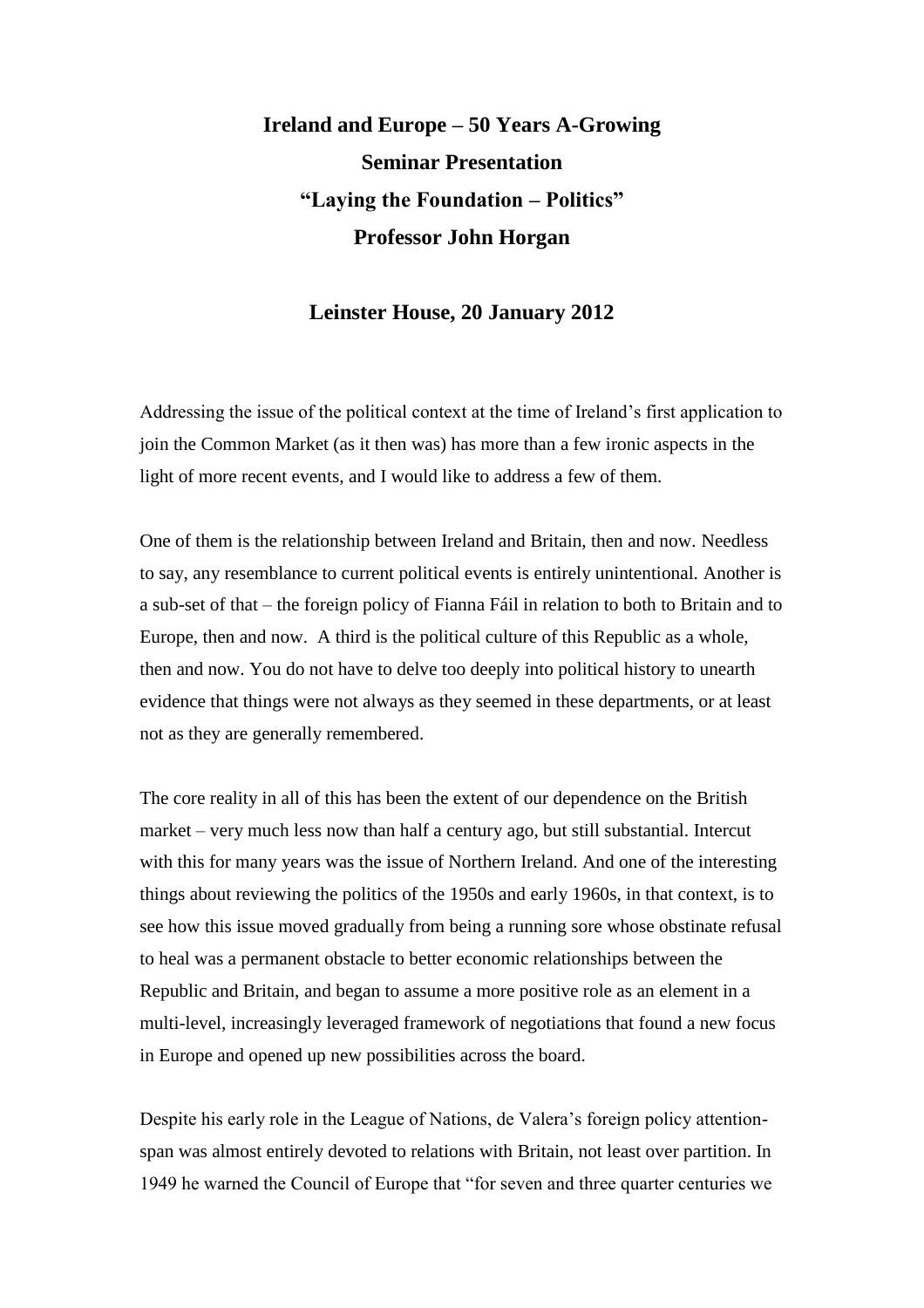have fought to preserve our own national being and to prevent it from being destroyed, submerged or absorbed by a larger political entity."<sup>1</sup> In 1952, just after returning to power, he told a British diplomat, evidently with some pleasure, that he had "recently scored off Federalists in Europe by pointing out to them that they [Ireland] had only recently managed to extract themselves from a much smaller combine."<sup>2</sup> I very much doubt, despite the absence of much evidence one way or the other, that the views of his party as a whole were very different.

His only obvious foreign policy initiative in his final phase as Taoiseach was in 1958, when he made an unpublicised visit to London, in the company of Frank Aiken, to propose that Northern Ireland should surrender its direct allegiance to the Queen in return for a united Republic of Ireland within the Commonwealth, which would recognise the Queen as its head. The UK, he suggested, should take the initiative towards such a solution of the problem. This initiative was doomed to failure. The British, for their part, believed that it only underlined the validity of an earlier remark by Lord Rugby, Britain's former representative in Dublin, that "Irish rapprochement is a unilateral process in which you advance while he [i.e. De Valera] stays put." <sup>3</sup>

Lemass's views on international organisations, on the other hand, while rarely expressed in policy initiatives until after he became Taoiseach, were demonstrably different from those of his Taoiseach. As early as 1944 he was telling a Dublin audience that a determination to preserve independence was not to be confused with a policy of isolationism. The possibility of Ireland cooperating in a geographical group or economic bloc would be part of his agenda, he said, as long as Irish participation "would be as a free people, who, in agreement and equality with other free peoples, might accept a voluntary limitation on sovereignty in return for greater security or other mutual benefit."<sup>4</sup> In 1947 he attended a Marshall Plan conference in Paris, where he supported the value of the role of small nations in international organisations. This was in sharp contrast to de Valera's view, conditioned no doubt by

<sup>1</sup> Public Records Office, Kew, W.C. Hankinson to Sir Archibald Leisching, 2 January 1952, DO 25/5205.

<sup>2</sup> Ibid.

<sup>3</sup> Public Records Office, Kew, Anderson to W.F. le Bailly, 1 September 1960, DO 35/8033.

<sup>4</sup> *Irish Times*, 8 March 1944.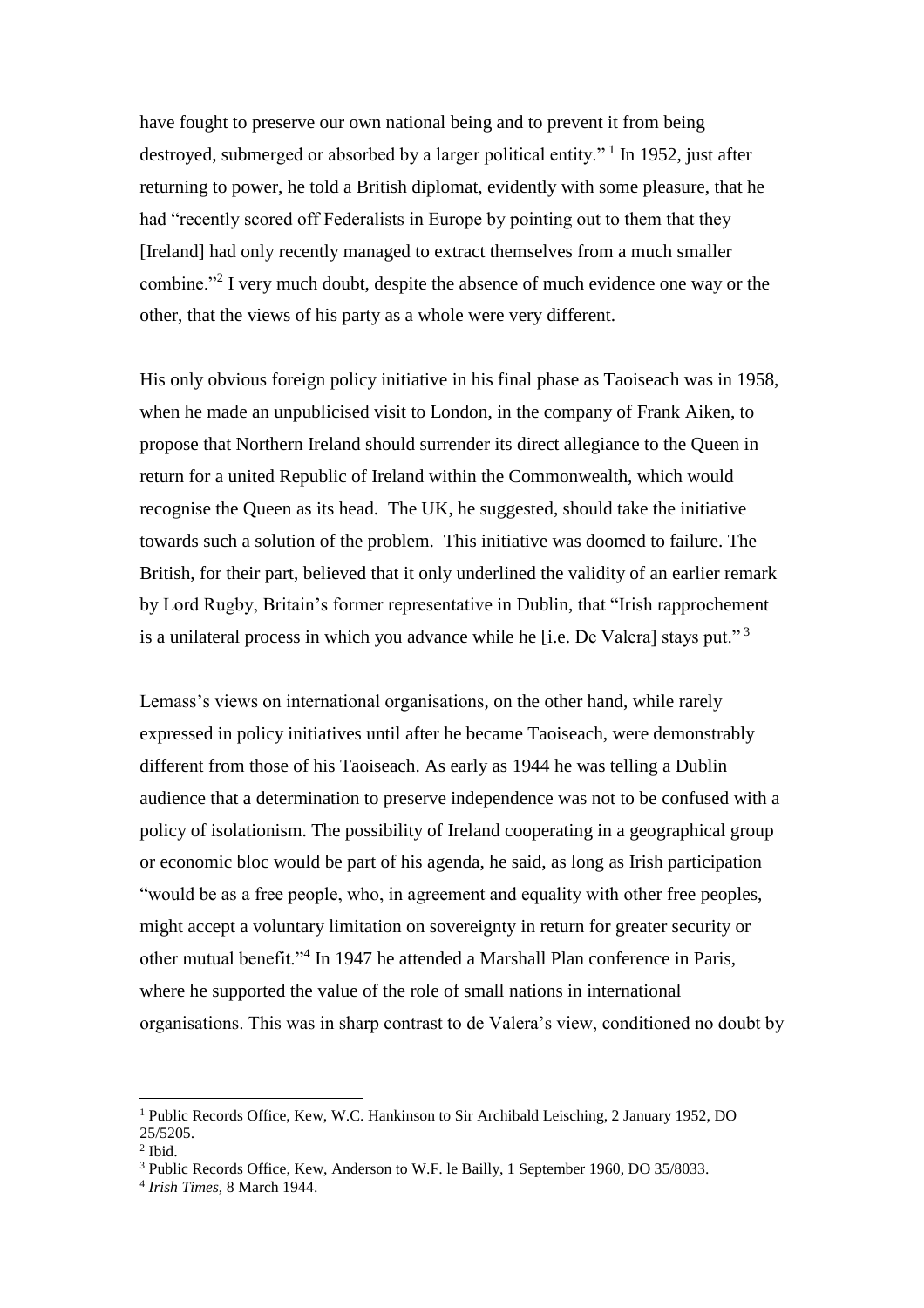his focus on the partition issue, that in international organisations large nations would always call the tune.

Fianna Fáil was out of government for six years of the nine years between 1948 and 1957. In these circumstances, domestic economic policies, and their electoral implications, always took the high ground. Almost as soon as Lemass returned to office in 1957, however, he began to canvass the opinions of the farming community, business leaders and trade unions on the merits of joining either the European Free Trade Area or the EEC. When he became Taoiseach in 1959, the narrowness of de Valera's economic policies, and related foreign policies, was rapidly consigned to the dustbin. In 1959 the EFTA option was discarded,<sup>5</sup> although it would later be resurrected as a sort of stalking-horse. Lemass next went so far as to consider the establishment of a new ministry for Europe, and asked Brian Lenihan to prepare for it, but had second thoughts or was dissuaded from it.<sup>6</sup> In March 1960, one of his first acts after becoming Taoiseach was to have exploratory talks with the British Government about the possibility of an updated trade agreement, but the time was evidently not ripe, and apparently the British were uninterested in any case.<sup>7</sup> In the same year, Ireland signed the General Agreement on Tariffs and Trade (GATT). Events like these were in any case rapidly overtaken by moves to enlarge the Common Market, involving a membership application by Britain, which created a completely new dynamic.

On 5 July 1961 Lemass told the Dáil that if Britain applied to join the Common Market, Ireland would follow. Reaction at that stage was, to put it mildly, muted. Most public and newspaper attention seemed to accept that we had little option: such speculation as there was concentrated on the potential benefits for agriculture. The *Irish Times* remarked sagely that "at least we can now be assured of the constant goodwill of the United Kingdom, our most important trading partner for years and now our partner in an assault on the European Community that may decisively alter its future."<sup>8</sup> An unscientific opinion poll published by the *Irish Press* on 12 July 1961,

<sup>5</sup> Murphy, Gary, and Puirseil, Niamh, "Irish Entry to the EEC and Popular Opinion", *Irish Political Studies* (2008), 23:4, 533-553.

<sup>6</sup> Private source.

<sup>7</sup> *The Statist*, 10 March 1965.

<sup>8</sup> *Irish Times*, 20 July 1961.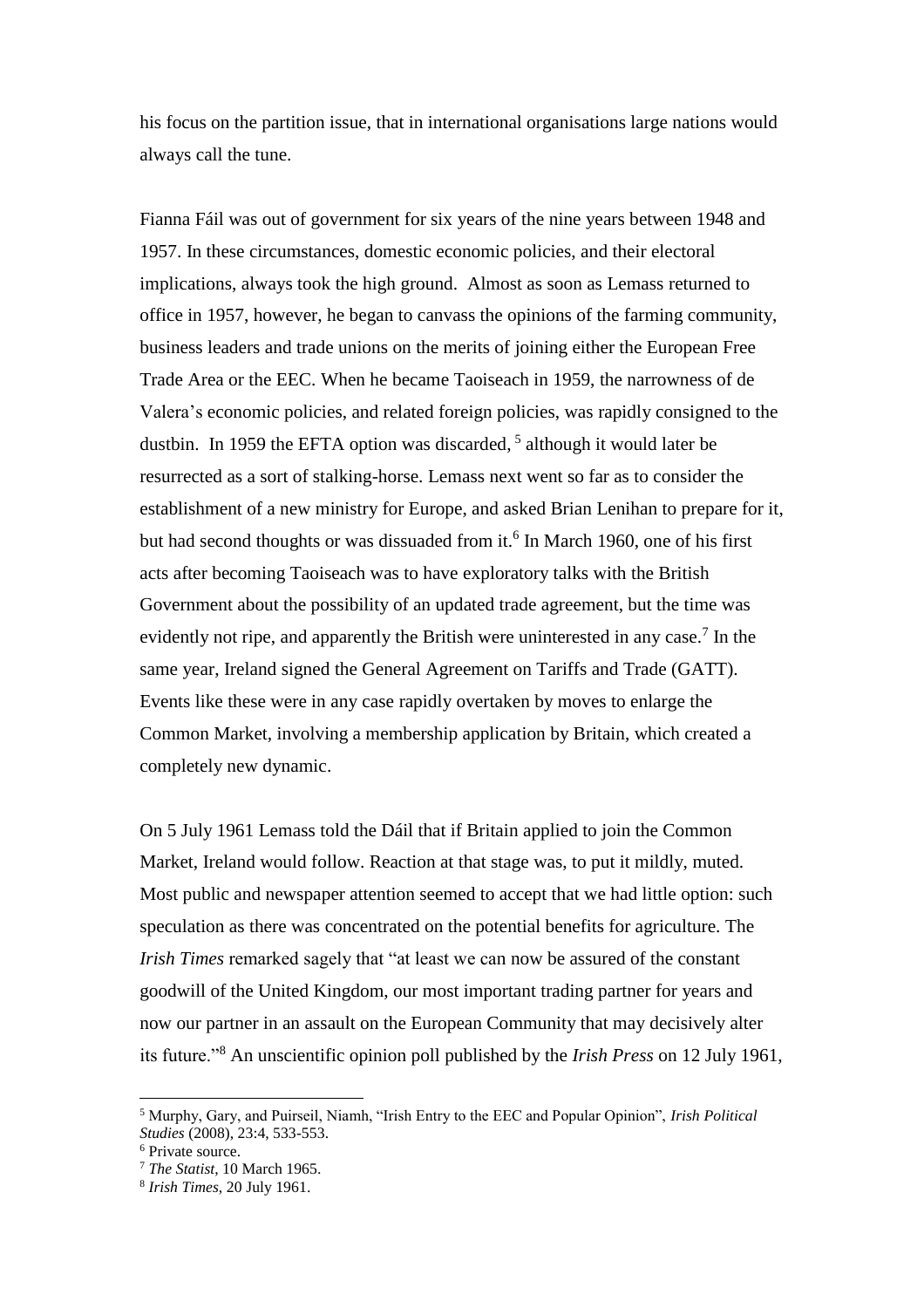however, revealed that 36% of the 943 people asked said they had "never heard of" the EEC, and the same percentage admitted to having only "a vague idea" of it. This was a theme which was constant almost to the date of the referendum more than a decade later. The formal announcement of our decision to the Dáil on 1 August 1961 received a cautious welcome, although there was a brief blast of election-related opposition from Fine Gael deputies who argued that native Irish industrialists would be "left out in the cold."<sup>9</sup> The timetable, while it echoed the one declared by the British government, also had major significance domestically in that it gave Lemass an opportunity to make this a central plank in his campaign for the general election in October 1961, secure in the knowledge that the Opposition parties were in deep information deficit about the policy and its consequences – as, indeed, was almost everyone else.

The formal application in January 1962, which we are commemorating here today, also raised relatively few questions, although a few eyebrows were raised when it was noticed that Lemass was not accompanied to Brussels by his Tánaiste and Foreign Minister, Frank Aiken. The *Irish Independent* came closest to identifying some of these questions when it scrutinised Lemass's declaration that the political aims of the Community were aims to which the Irish government and people were ready to subscribe. "How many people in the country", it asked mildly, "have any inkling of what the political aims of the EEC are? How much has the government done to enlighten them in any detail?"<sup>10</sup>

The only major political issue that arose at that time did so in connection with the issue of NATO, not least because of the controversial speech by the Minister for Lands, Mr Ó Mórain, in Mayo on 5 February 1962. Even then, the main charge in the Dáil was led by Deputies Noel Browne and Jack McQuillan. Lemass rejected Gerard Sweetman's allegations based on what Sweetman called "evidence of the people at the dinner", by remarking, with a somewhat disingenuous willingness to assist, that "no sober person at that dinner could have heard differently from what the press reported."<sup>11</sup> Lemass blunted the edge of most of these attacks by Fine Gael in the

<sup>9</sup> Dáil Report, *Irish Times*, 4 August 1961.

<sup>10</sup> *Irish Independent*, 19 January 1962.

<sup>&</sup>lt;sup>11</sup> Dáil Debates Vol. 193, 14 February 1962.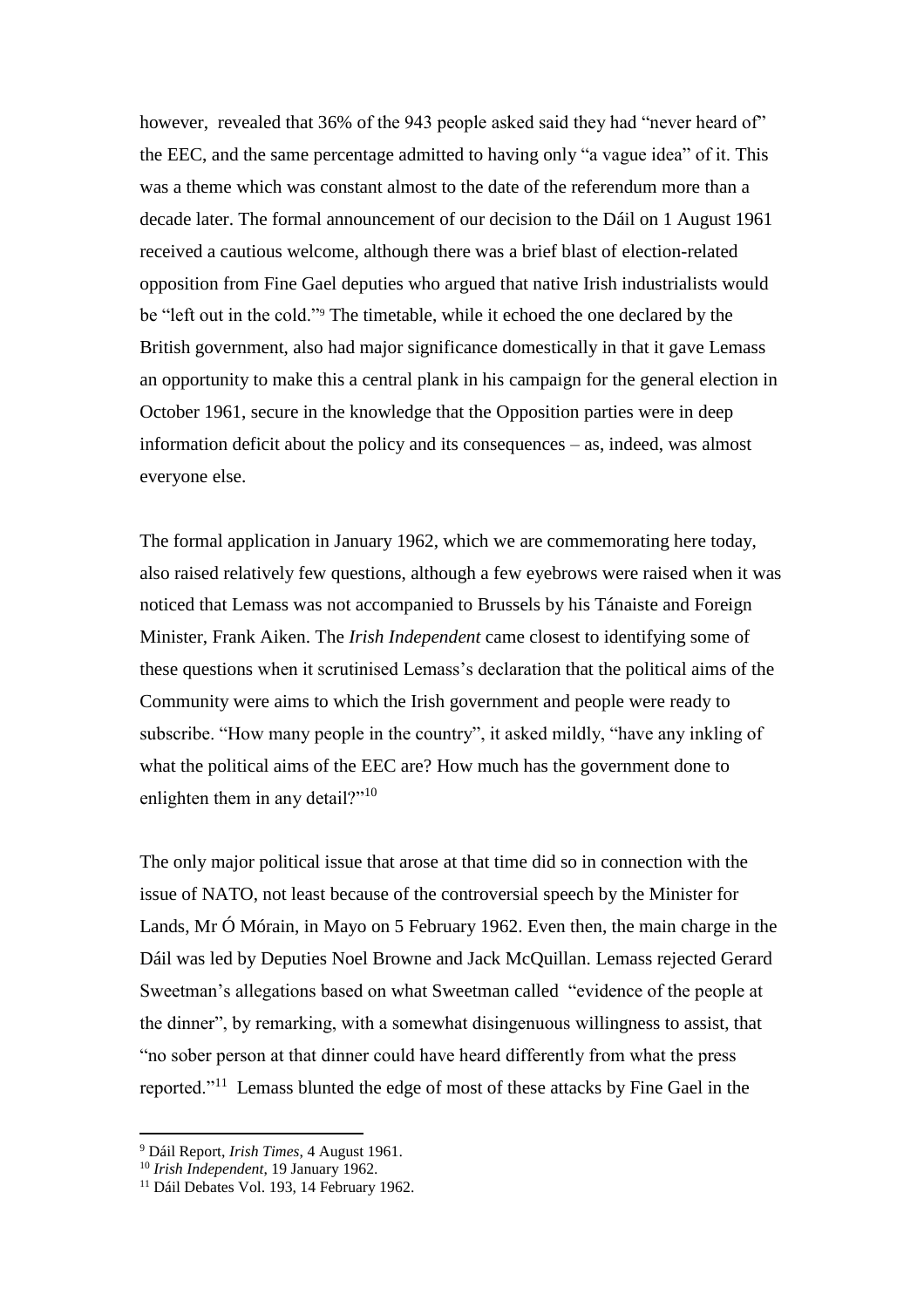Dáil by referring to, and echoing, previous inter-Party government positions on NATO and partition. Outside the Dáil he was generally more forthright, and Lemass's interview with foreign journalists on this topic on 5 September 1962 greatly reassured Hallstein, who told the Irish ambassador to Belgium the following January that no-one could any longer question Ireland's readiness to accept the political implications of membership.<sup>12</sup> From my own memory (as an *Irish Times* reporter) of hearing James Dillon announce, to an excited Ancient Order of Hibernian rally in Co. Monaghan during the mid-1960s, his vision of "a Christian Europe spreading from the Atlantic to the Urals", it was evident that, on this issue at least, there was little danger that Lemass would be outflanked by the main Opposition party.

In truth, he was not taking too great a risk, either in announcing our willingness to adopt the political aims of the Community or in declining to specify them in any detail, because these aims had not really been clarified anywhere. Asked by James Dillon to publish a White Paper on these issues, he replied with characteristic understatement: "There is, as far as I know, nobody in the world who could write that White Paper."<sup>13</sup>

The effect of all of this on the Fianna Fáil faithful – the presumed lock-step with Britain, and the possible implications for partition – can only be guessed at. The *Irish Press* maintained a brief and uncharacteristic silence before welcoming Ireland's application in a brief editorial, clichéd even by the standards of such utterances, in Irish.<sup>14</sup> The prevailing mood was affirmative but questioning. The Rev. James Kavanagh, later a bishop of the Dublin diocese, told that marvellously-named institution, the Dublin Institute of Catholic Sociology, in March 1962, that some of our old ideas on national sovereignty would have to disappear. A month later, Exchange, a magazine edited by two UCD economics students named Dermot McCarthy and William Scally, announced gravely that "The EEC has its own uncertainties."<sup>15</sup>

 $12$  National Archives, agenda and notes of meeting of Committee of Secretaries, 10 January 1963, S 17246 W/63.

<sup>13</sup> Ibid.

<sup>14</sup> "An Chéad Chéim", Irish Press, 23 January 1962.

<sup>15</sup> *Irish Press*, 2 April 1962.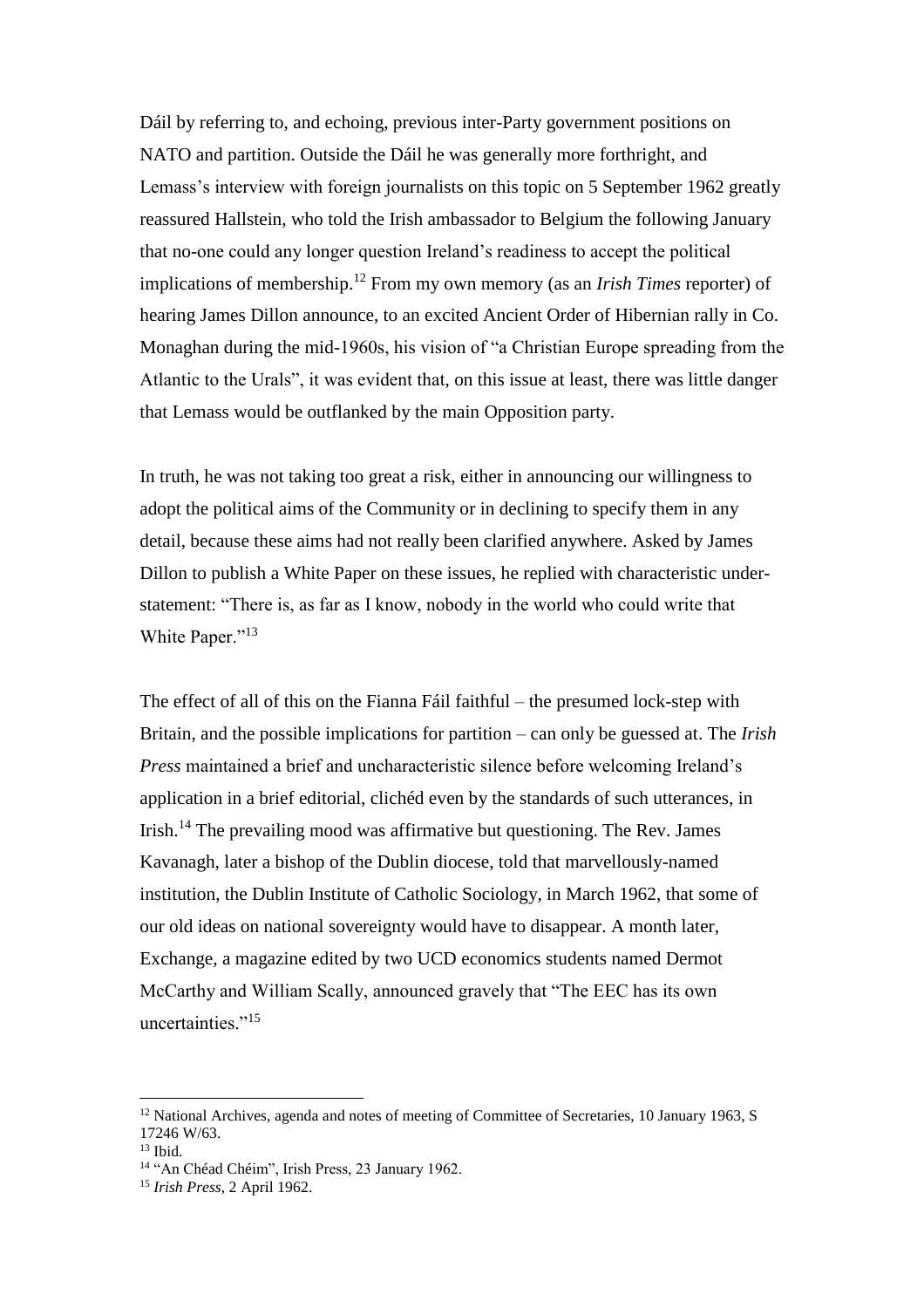Concern about these uncertainties would have been even more widespread had the Irish public, or even Irish politicians, been aware of the degree to which the Irish application, at this early stage, had been totally overshadowed in the councils of Europe by de Gaulle's widely anticipated rejection of the British application. In late February 1962, Desmond Fisher, then London editor of the *Irish Press*, wrote, in his final contribution to that paper, an account of an exclusive interview he had secured with Walter Hallstein, President of the European Commission. When Fisher asked Hallstein how the Irish application was progressing, he opened a drawer in his desk and took out a sheaf of paper, saying: "That is the Irish application. I haven't even looked at it since Mr. Lemass gave it to me." He explained that if and when the UK was admitted, Ireland would also be admitted; if the UK were refused, as de Gaulle insisted, Ireland would also be refused. As might be expected, the journalist immediately filed the story for his paper. As might equally have been expected, the *Irish Press* never published it.<sup>16</sup> By 7 March, more soothing noses were emanating from Brussels, as the Council of Ministers decided to set up a committee of permanent representatives of the Six to examine Ireland's application, and to seek additional information from Ireland.

Although this may have been little more than a political fig-leaf to cover the inevitable initial refusal, Lemass set about changing the Irish economy with his by now customary sense of urgency. There were signs that the material with which he had to work was improving. Although emigration was more than 44,000 in 1961 – the fourth highest of the decade since 1951 - it was to be halved in 1962, and the 1962 figure was almost halved again in 1963. Economic growth in 1961 was an enviable 8%. The buzz-words were exports and efficiency, and steps were even taken to see whether the EFTA structure would be a suitable training and proving ground for the leap into Europe.

One way or another, after the EFTA initiative ran into the sand, the decks were rapidly cleared for the achievement in 1965, of a new Anglo-Irish Trade Agreement. This achieved a notable balancing act between the inter-connected elements of Anglo-Irish trade, industrial protection, Northern Ireland interests and British

<sup>&</sup>lt;sup>16</sup> Author's communication from Desmond Fisher, 1 January 2012.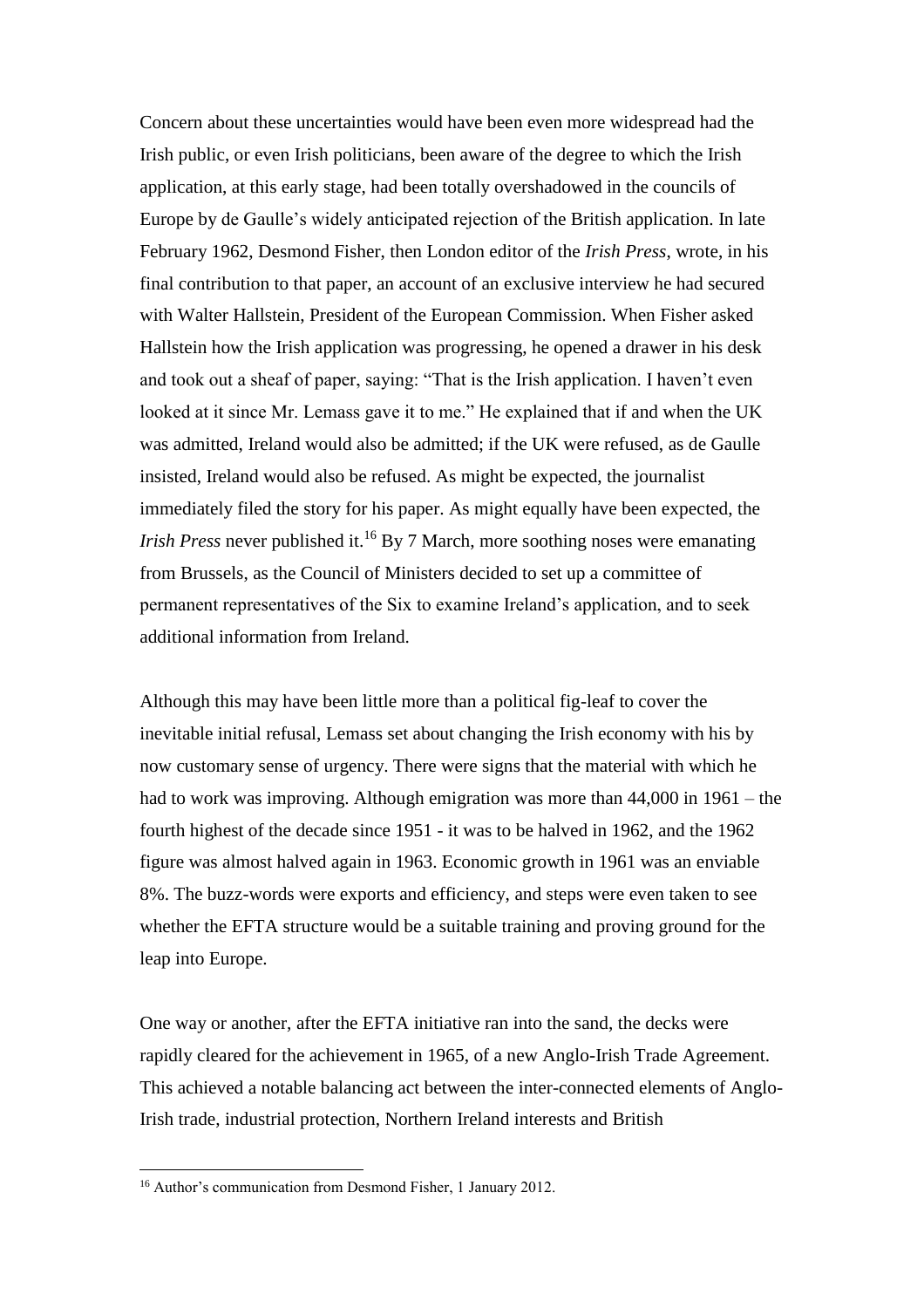Commonwealth preferences. Although this agreement had not been concluded when the general election took place on 7 April in that year (it was signed on 14 December), the timing and progress of the negotiations were undoubtedly politically advantageous to the government.

The measure of support that this agreement achieved can be demonstrated by the fact that the only TD to vote against in the Dáil it was James Larkin Jr. And its place in the scheme of things was underlined more than once by Lemass's insistence that "it will only be an interim agreement – membership of the EEC is still the aim."<sup>17</sup>

If there were doubters, they were as likely to be found within Fianna Fáil as outside it. In 1964, Aiken had written to Lemass to express his concerns that NATO would be paying the expenses of agricultural personnel to a meeting in Norway on the 'Mechanisation of Field Experiments'. Lemass soothed his Minister for External Affairs by suggesting that the Irish delegation should pay their own expenses. A note on the file from a civil servant cautiously reminded the Taoiseach that after 20 years membership of NATO, any member state could opt out at a year's notice.<sup>18</sup>

Aiken's scepticism remained undimmed. In the internal Fianna Fáil foreign affairs committee at around this time members had a major disagreement with Aiken about the wisdom of providing an ambassador to the EEC as a 'listening post'. Aiken argued that there was no point, because all the issues would be sorted out at a political level. Later, Garret FitzGerald put down a motion on the same lines in the Seanad and, to the surprise of Fianna Fáil senators, Aiken responded to the debate by saying that there was merit in the idea. At a subsequent Fianna Fáil parliamentary party meeting members expressed their frustration at what had happened: a discomfited Aiken told his critics that they should have consulted him before making their remarks. They worked out afterwards that the reason had changed his tune was probably because the Taoiseach had instructed him to do so.<sup>19</sup>

<sup>17</sup> Speech at Shannon Airport, reported in *Irish Press*, 13 December 1965.

<sup>18</sup> National Archives, Lemass to Aiken, 28 April 1964, S 14291 B/95.

<sup>19</sup> Author's information from Michael O'Kennedy.